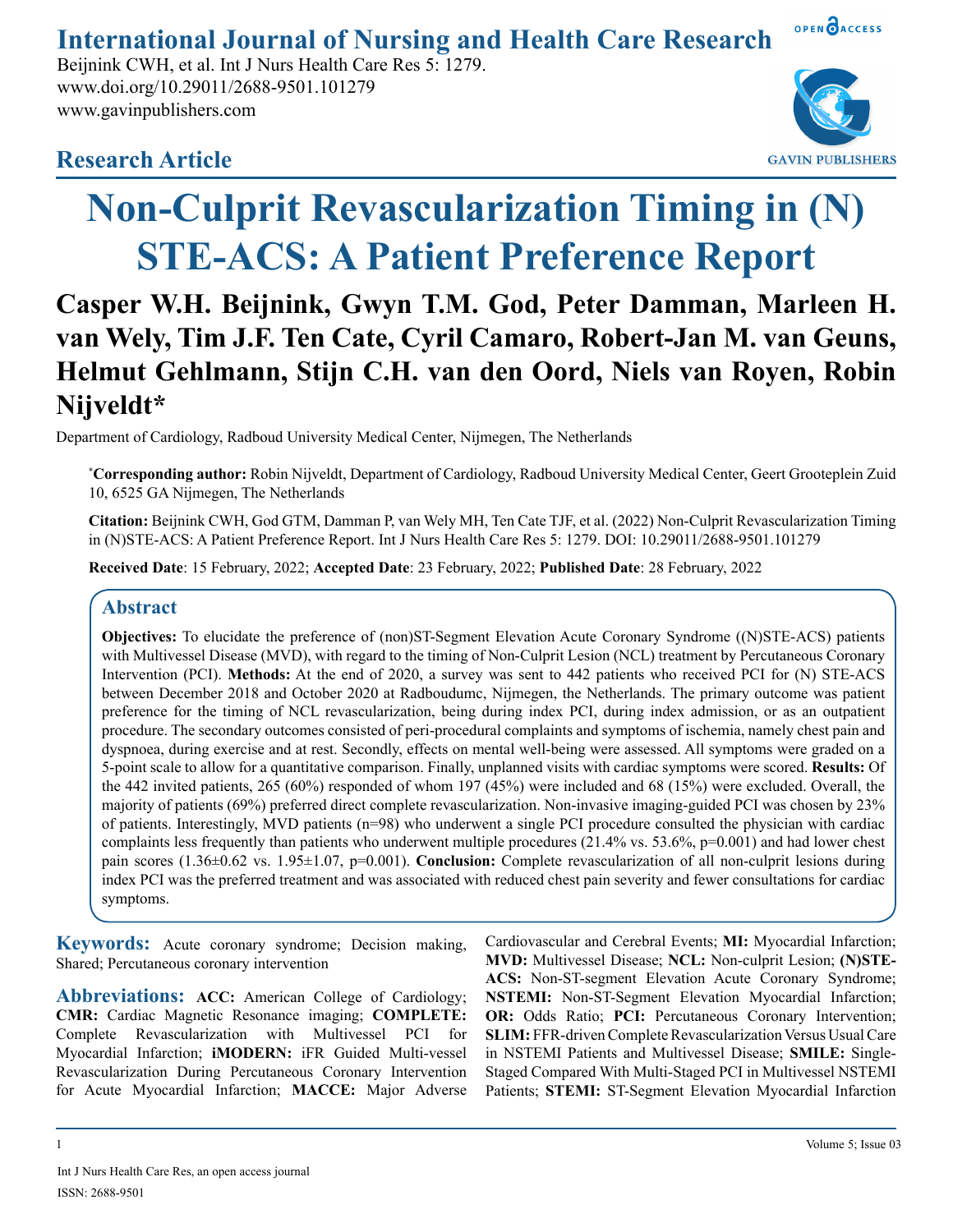#### **Introduction**

Roughly 50% of (non)-ST-Segment Elevation Acute Coronary Syndrome ((N)STE-ACS) patients have Multivessel Disease (MVD) [1], defined by one or more Non-Culprit Lesions (NCLs). If left untreated, MVD confers a higher risk of cardiovascular mortality and recurrent Myocardial Infarction (MI) [2,3]. Complete treatment of NCLs may be beneficial to the patient partly as a consequence of protection against unstable plaque disease [4]. Secondly, direct complete reperfusion was associated with smaller infarct size in a non-randomized sub study of the CVLPRIT trial [5].

According to the American College of Cardiology (ACC) guidelines[1], four different treatment options can be used interchangeably for NCLs in ST-Segment Elevation Myocardial Infarction (STEMI) patients: Direct complete revascularization through Percutaneous Coronary Intervention (PCI) during the emergency cardiac catheterization, staged PCI of the remaining NCLs during the index admission, staged PCI of the remaining NCLs during outpatient follow-up or non-invasive functional imaging-guided outpatient PCI. In STEMI, the COMPLETE trial demonstrated superior clinical outcomes with complete versus culprit-only revascularisation [3]. In non-STEMI (NSTEMI), the guidelines recommend to consider complete revascularization [6], based on observational data [7]. The SLIM study is an ongoing randomized clinical trial that compares complete treatment of significant lesions versus culprit-lesion only PCI, followed by staged NCL PCI within 6 weeks, if deemed necessary by the heart team [8].

Regarding the timing of revascularisation of NCLs, the COMPLETE trial showed no difference in outcomes between a direct and deferred strategy, although the trial did not randomize patients to this regard and the optimal treatment timing remains unclear to date [3]. This is currently under investigation in the iMODERN trial [9] for STEMI. For NSTEMI patients, the SMILE trial randomized 584 NSTEMI patients towards complete single treatment of all lesions versus staged treatment of all lesions and found that single-stage complete reperfusion reduces Major Adverse Cardiovascular and Cerebrovascular Events (MACCE) [10].

In the era of shared decision making, physicians increasingly consider the patient's preference to achieve a personalised treatment regimen [11]. In the absence of a clear benefit of the different options for NCL PCI timing, patient preference constitutes an important argument when choosing for an NCL treatment strategy. We set out to evaluate patient preference for NCL PCI timing and the effects, both physical and mental, of different treatment strategies in this regional survey.

# **Methods**

#### **Study Design**

This cross-sectional online survey was conducted between November 11<sup>th</sup> 2020 and December 14<sup>th</sup> 2020, using Castor EDC. Informed consent was waived by the Medical Ethics Committee Arnhem/Nijmegen, The Netherlands (protocol number 2021- 8286). The target population was identified by consecutive screening of (N)STE-ACS patients who underwent PCI between December 22<sup>nd</sup> 2018 and October 14<sup>th</sup> 2020, at Radboud UMC, Nijmegen, The Netherlands. The inclusion criteria were PCI for an (N)STE-ACS within the last 2 years and patients with and without MVD were included. Exclusion criteria were inability or unwillingness to complete the online questionnaire, and inability to speak Dutch.

The primary outcome was patient preference for the timing of NCL revascularization, being direct revascularisation during the index procedure, staged revascularisation during index admission, staged deferred revascularization after discharge, and imagingguided complete treatment after discharge. Patients were asked how many PCI procedures they had undergone to assess the secondary outcomes, being the physical and mental effects of one or several PCI procedures. Additionally, unplanned visits to the general practitioner or emergency room were documented. In total, 442 eligible patients received an e-mail with the rationale of this study and a link to the questionnaire, in Dutch. After 4 weeks, survey responses were collected anonymously and stored electronically.

#### **Patient Preference Survey**

This questionnaire was developed at the Vrije Universiteit Medical Center (VUmc) in a collaboration of PhD fellows, consultant cardiologists and the patient board. The questions focus on three important factors that constitute patient preference: Firstly, physical and mental complaints were assessed, following the index hospital admission. Secondly, the treatment preference for MVD was evaluated. To allow for a quantitative comparison of subjective symptoms, physical complaints after the first procedure were quantified with a grading scale ranging from 1, meaning no symptoms, to 5, indicating severe symptoms. Patients were asked about angina and shortness of breath, both exertional and at rest. The mental aspects of the administered treatment were assessed with an identical grading scale and involved anxiety before the procedure, anxiety during the procedure and emotional burden of the procedure, both for the first and second procedure. Overall patient preference was assessed through serial questions about the desired treatment of MVD, hypothetical preference for the treatment of MVD if complete revascularization of nonculprit vessels would confer a higher risk of adverse outcomes,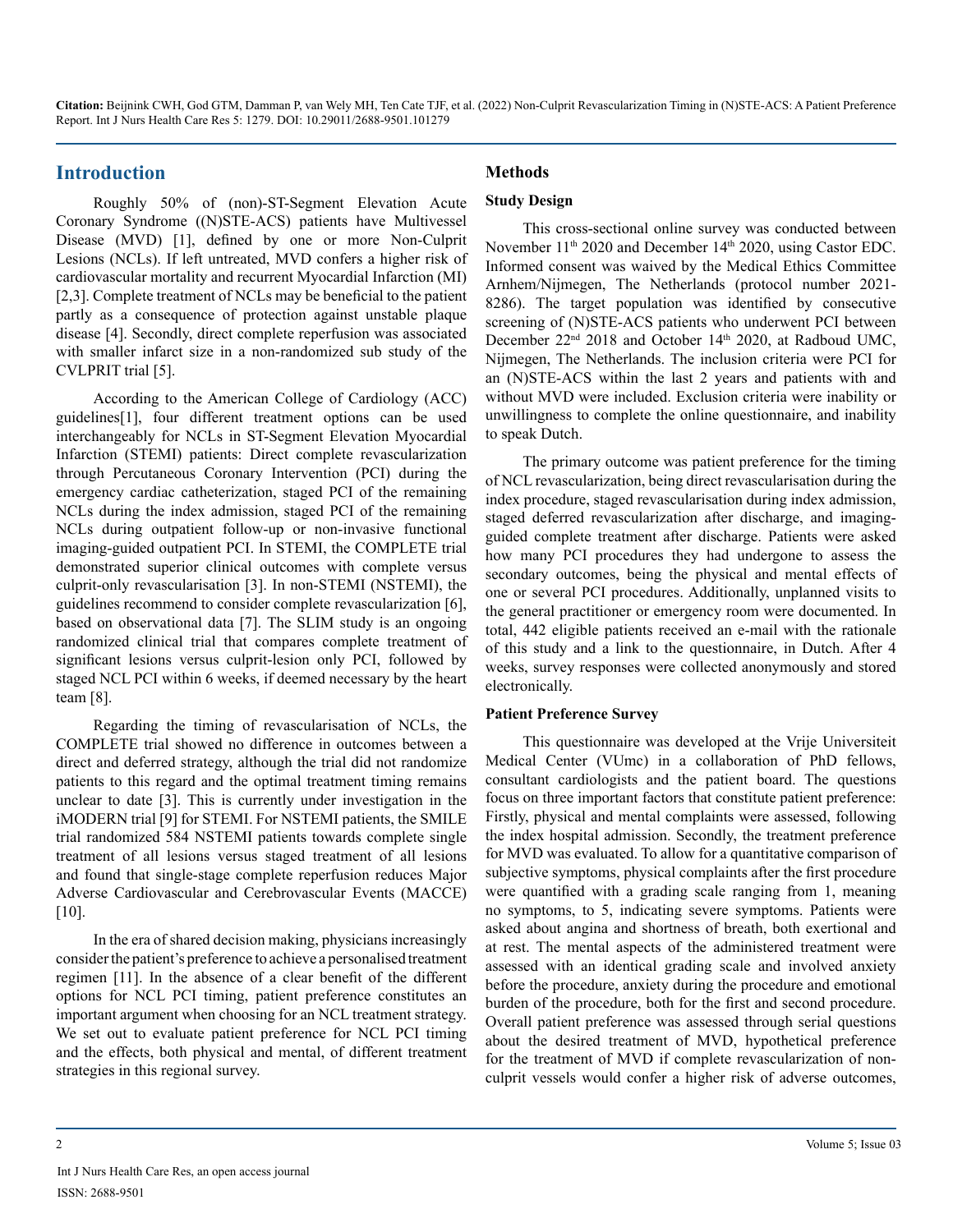and questions about experienced or hypothetical reassurance if a non-invasive Cardiac Magnetic Resonance imaging (CMR) guided approach would have been used, using a score range from 1 (entirely unassured) to 5 (extremely reassured). Reassurance from CMR results was dichotomized with a score range 1-2 meaning unassured, and scores ≥3 indicating sufficient reassurance. Patients who did not have MVD were asked to formulate a hypothetical answer as if they had MVD. The questionnaire can be found in Appendix A.

#### **Statistical Analysis**

Statistical analysis was conducted using IBM SPSS (version 26). Continuous variables were expressed as mean±Standard Deviation (SD) and dichotomous variables as a number with percentage. The Chi Square test was performed for comparison of dichotomous variables. Fisher's Exact Test was used when less than 5 patients were present per group. For the comparison of means of normally distributed continuous variables, the independent Student's T-test was used. For non-normally distributed variables, the Wilcoxon signed-rank test was performed.

### **Results**

#### **Baseline Characteristics**

A total of 442 invitations were sent. These were answered by 265 patients (60%), of which 197 respondents (45%) matched the inclusion criteria and completed the survey. Exclusion criteria applied to 68 respondents (15%): Of these patients, 30 patients (7%) indicated that they did not undergo a PCI procedure, 26 patients (6%) underwent PCI for another reason than an (N)STE-ACS, and 12 patients (3%) did not complete the questionnaire. In 5 cases (2%), patients did not know how many PCI procedures had been performed. These patients were included in the overall analysis for patient preference, but are not classified in one of the two treatment groups, being one or multiple PCI procedures.

 Table 1 shows the demographics of the study population. The mean age was  $65\pm10$  years and 149 (76%) respondents were men. A single PCI procedure was performed in 103 respondents (52%) and 89 respondents (45%) underwent two procedures. MVD was reported by 100 respondents (51%). These patients were mainly present in the group that underwent multiple procedures (63% vs 41%, P=0.002).

| <b>Characteristics</b>               | All patients<br>$(n=197)$ | <b>One PCI procedure</b><br>$(n=103)$ | <b>Multiple PCI procedures</b><br>$(n=89)$ | P-value |
|--------------------------------------|---------------------------|---------------------------------------|--------------------------------------------|---------|
| $Age - mean (SD)$ , y                | 65.4(10.0)                | 65.1(10.4)                            | 65.5(9.4)                                  | 0.776   |
| Gender (male) – $n$ (%)              | 149(75.6)                 | 79 (76.7)                             | 68 (76.4)                                  | 0.962   |
| $(N)$ STE-ACS                        | 197(100)                  | 103(100)                              | 89 (100)                                   |         |
| Multi Vessel Disease (MVD) – $n$ (%) | 100(50.8)                 | 42(40.8)                              | 56 (62.9)                                  | 0.002   |
| Additional imaging $- n$ (%)         | 104(52.8)                 | 49 (47.6)                             | 53 (59.6)                                  | 0.097   |
| CMR-scan                             | 35(17.8)                  | 14(13.6)                              | 21(23.6)                                   |         |
| Echocardiography                     | 48 (24.4)                 | 26(25.2)                              | 21(23.6)                                   |         |
| Nuclear scan (SPECT)                 | 5(2.5)                    | 1(1.0)                                | 4(4.5)                                     |         |
| Unknown scan type                    | 15(7.6)                   | 8(7.8)                                | 7(7.9)                                     |         |

**Table 1:** (N)STE-ACS: (non)ST-Segment Elevation Acute Coronary Syndrome; MVD: Multivessel Disease; CMR: Cardiac Magnetic Resonance imaging; SPECT: Single Photon Emission Computed Tomography.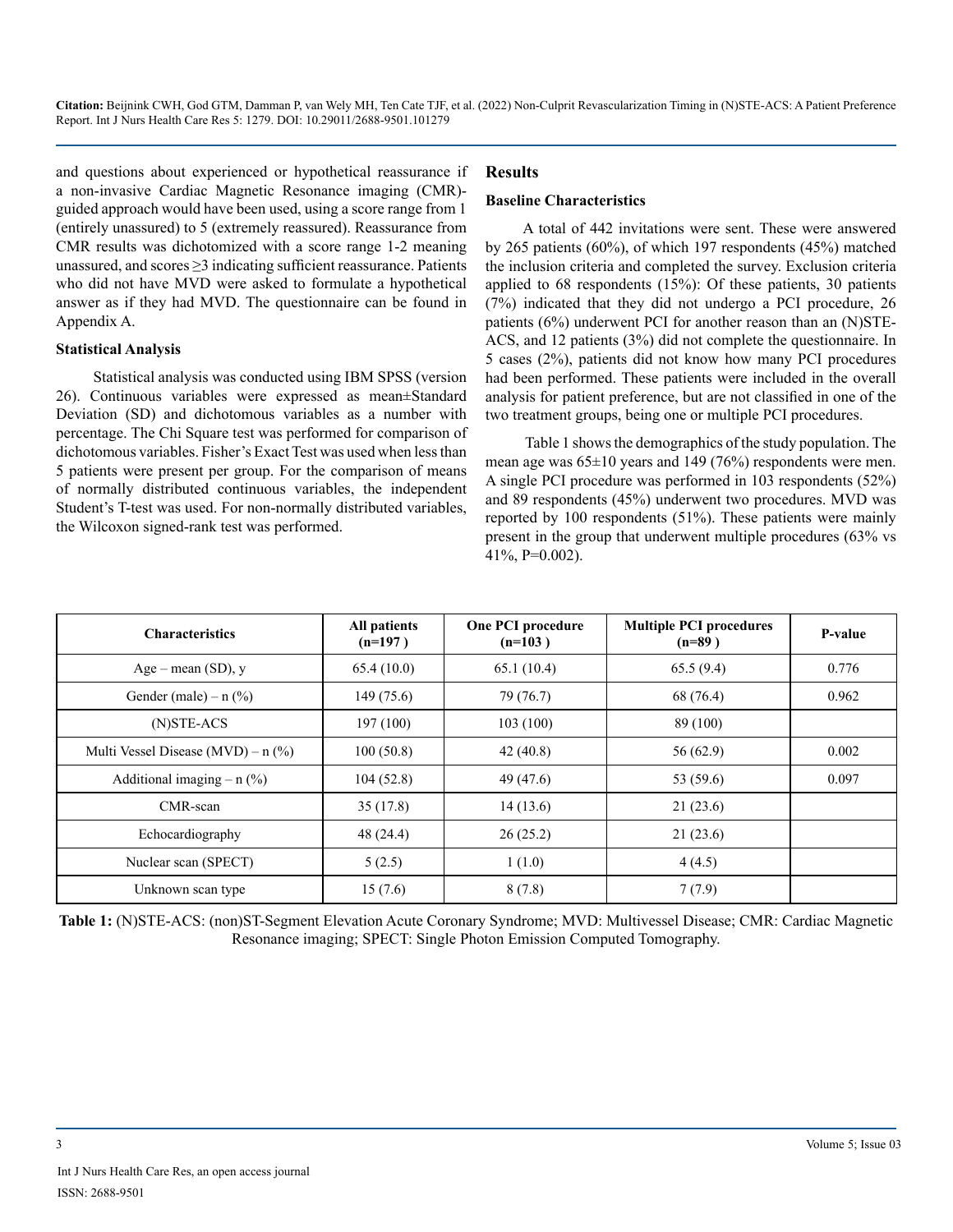#### **Overall Patient Preference**

Overall, 69% of patients opted for direct complete revascularization in a single procedure. This was followed by non-invasive imaging-guided PCI, chosen by 23%. Both second PCI during index admission and second PCI during outpatient follow-up were chosen by 4%. The administered treatment did not significantly influence the patient's preference with regard to non-culprit revascularization timing (p=0.721), see Figure 1 and Table 2. Furthermore, the implementation of non-invasive ischemia detection to establish the indication for PCI would leave 151 (76.6%) of our patients sufficiently reassured.



Figure 1: Pie charts of patient preference. The top chart shows overall patient preference for treatment regimen of non-culprit lesions. The lower 2 pie charts show patient preference according to treatment groups, being one or multiple PCI procedures. PCI: Percutaneous Coronary Intervention.

|                                                                   | All patients<br>$(n=197)$ | One PCI procedure<br>$(n=103)$ | <b>Multiple PCI procedures</b><br>$(n=89)$ | P-value |  |
|-------------------------------------------------------------------|---------------------------|--------------------------------|--------------------------------------------|---------|--|
| <b>Hypothetical preference treatment MVD</b>                      |                           |                                |                                            |         |  |
| Complete revascularization during index PCI – $n$ (%)             | 137(69.5)                 | 74 (71.8)                      | 59 (66.3)                                  |         |  |
| PCI at a later time during hospitalization – $n$ (%)              | 8(4.1)                    | 3(2.9)                         | 5(5.6)                                     |         |  |
| PCI during a day admission – $n$ (%)                              | 7(3.6)                    | 3(2.9)                         | 4(4.5)                                     |         |  |
| Imaging-guided PCI – $n$ (%)                                      | 45(22.8)                  | 23(22.3)                       | 21(23.6)                                   |         |  |
| Hypothetical preference treatment MVD if there are risks involved |                           |                                |                                            |         |  |
| Complete PCI during hospitalization – $n$ (%)                     | 63(32.0)                  | 35(34)                         | 27(30.3)                                   |         |  |
| PCI at a later time during hospitalization – $n$ (%)              | 43(21.8)                  | 19(18.4)                       | 22(24.7)                                   |         |  |
| PCI during a day admission $-$ n $(\%)$                           | 20(10.2)                  | 11(10.7)                       | 9(10.1)                                    |         |  |
| Imaging-guided PCI- $n$ $\frac{9}{6}$                             | 71 (36.0)                 | 38 (36.9)                      | 31(34.8)                                   |         |  |
| Anxiety recurrence infarction – $n$ (%)                           | 57 (28.9)                 | 22(21.4)                       | 32(36.0)                                   | 0.025   |  |
| Reassurance from imaging $- n$ (%)                                | 151 (76.6)                | 90 (87.4)                      | 57(64.0)                                   | 0.0001  |  |

**Table 2:** MVD: Multivessel Disease; PCI: Percutaneous Coronary Intervention.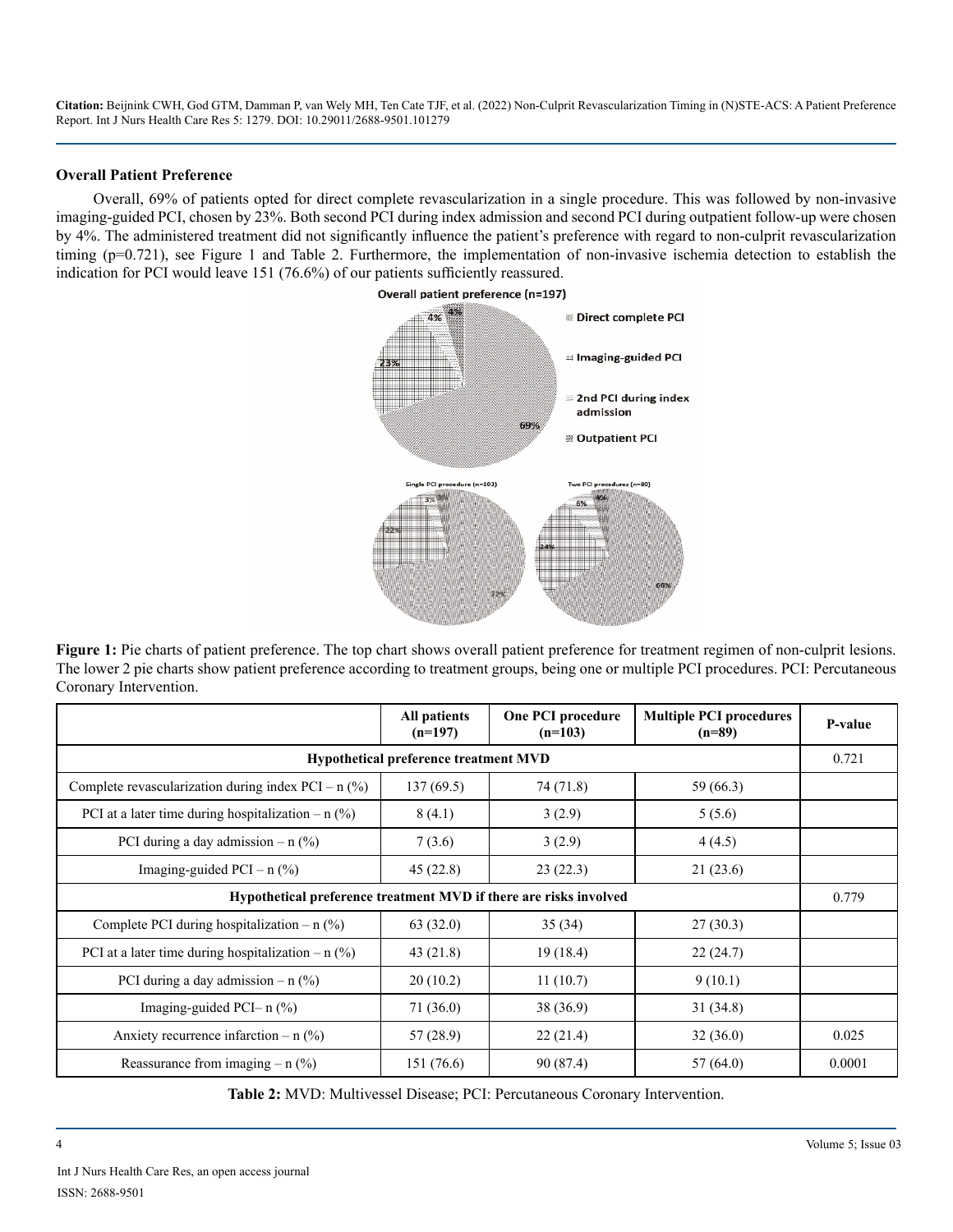When asked to hypothesize that additional risks were involved through complete NCL treatment during the index procedure, patient preference changed significantly (p<0.0001 for all groups). Whereas 32% of patients still preferred direct complete revascularization, 36% now chose for non-invasive imaging-guided PCI, 22% for second PCI during index admission, and 10% for second PCI during outpatient follow-up.

#### **Symptoms in MVD Patients**

In a sub selection of patients with MVD who underwent one or two PCI procedures and recalled how many procedures they underwent (n=98), the group that received one revascularization procedure was characterized by a lower chest pain score at rest and during exercise after initial hospital discharge  $(1.36\pm0.62 \text{ vs.})$ 1.95±1.07, p=0.001). For dyspnoea at rest or during exercise, no significant difference was demonstrated between patients with one PCI procedure and patients who underwent two PCI procedures (respectively  $p=0.866$  and  $p=0.852$ ), as shown in Table 3.

|                                                              | One PCI procedure<br>$(n=42)$ | <b>Multiple PCI procedures</b><br>$(n=56)$ | P-value |  |  |  |
|--------------------------------------------------------------|-------------------------------|--------------------------------------------|---------|--|--|--|
| Physical                                                     |                               |                                            |         |  |  |  |
| Chest pain at rest after hospitalization – mean (SD)         | 1.21(0.68)                    | 1.80(0.96)                                 | 0.001   |  |  |  |
| Chest pain during exercise after hospitalization – mean (SD) | 1.36(0.62)                    | 1.95(1.07)                                 | 0.001   |  |  |  |
| Dyspnea at rest after hospitalization                        | 1.86(1.00)                    | 1.82(1.06)                                 | 0.866   |  |  |  |
| $-$ mean (SD)                                                |                               |                                            |         |  |  |  |
| Dyspnea during exercise after                                | 2.12(1.11)                    | 2.16(1.06)                                 | 0.852   |  |  |  |
| hospitalization – mean $(SD)$                                |                               |                                            |         |  |  |  |
| Pain wrist / groin during PCI – mean (SD)                    | 1.50(0.63)                    | 1.75(0.97)                                 | 0.129   |  |  |  |
| Unplanned hospital visits $- n$ (%)                          | 9(21.4)                       | 30(53.6)                                   | 0.001   |  |  |  |
| Physical burden – mean $(SD)$                                | 1.76(0.91)                    | 1.95(0.96)                                 | 0.338   |  |  |  |
| <b>Mental</b>                                                |                               |                                            |         |  |  |  |
| Anxiety before procedure – mean $(SD)$                       | 1.67(0.87)                    | 2.20(1.26)                                 | 0.016   |  |  |  |
| Anxiety during procedure – mean (SD)                         | 1.64(0.91)                    | 2.00(1.11)                                 | 0.092   |  |  |  |
| Emotional strain – mean (SD)                                 | 1.88(0.86)                    | 2.16(1.06)                                 | 0.165   |  |  |  |
| <b>Overall satisfaction</b>                                  |                               |                                            |         |  |  |  |
| Hypothetical preference treatment MVD – mean (SD)            | 0.90(1.34)                    | 0.89(1.29)                                 | 0.965   |  |  |  |
| Anxiety recurrence infarction, $n$ (%)                       | 7(16.7)                       | 21(37.5)                                   | 0.024   |  |  |  |

**Table 3:** PCI: Percutaneous Coronary Intervention; MVD: Multivessel Disease.

On the other hand, MVD patients who underwent two PCI procedures were more likely to have an unplanned consultation with cardiac symptoms (Odds ratio (OR)=4.2, 95% Confidence Interval (CI) 1.7-10.4). Finally, patients with one PCI procedure were less afraid of recurrent MI after the initial hospital admission than patients who underwent multiple PCI procedures (16.7% vs. 37.5% anxiety for recurrent MI, p=0.024).

#### **Procedural Effects of the First and Second PCI Procedure**

Of the 89 patients who received two PCI procedures, 70 (78%) completed the questions about the first and the second procedure. These respondents indicated no significant differences between the first PCI procedure and the second procedure regarding pain at the access site (score 1.70±0.98 for the first procedure vs.  $1.60\pm0.86$ , p=0.376) nor in pain duration (21 days for both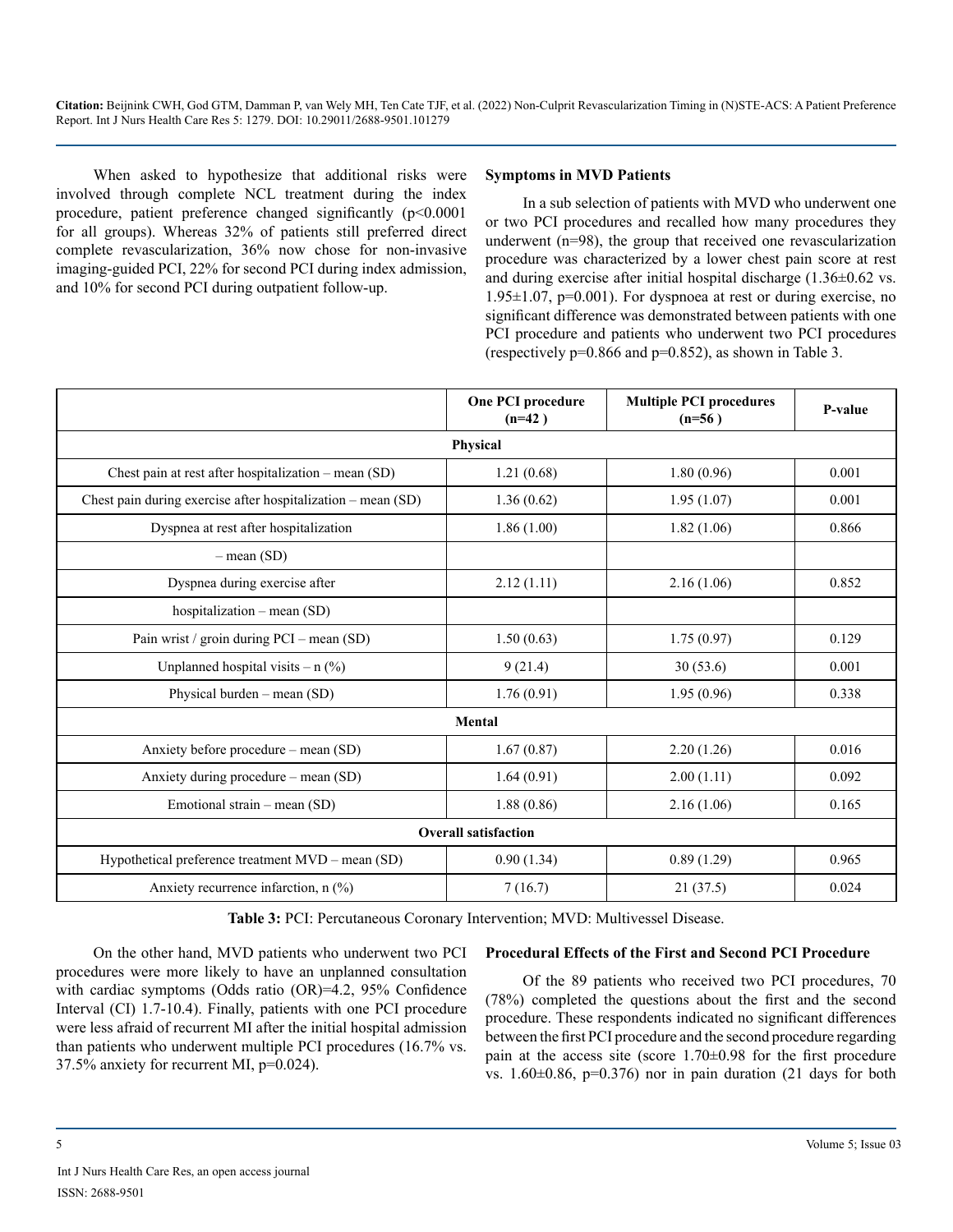procedures). Overall physical burden was similar between groups  $(1.90\pm0.95 \text{ vs. } 1.84\pm0.39, \text{ p=}0.388)$ . Accordingly, this applied to anxiety before the procedure  $(1.96\pm vs. 1.80\pm 1.11, p=0.108)$  and anxiety during the procedure  $(1.77 \pm 1.01 \text{ vs. } 1.71 \pm 0.95, \text{ p=0.457}).$ 

# **Discussion**

This study aims to define the preference of (N)STE-ACS patients for the timing of NCL treatment and it is the first survey to do so. The main finding is that in our region, the preferred treatment timing of NCLs in (N)STE-ACS patients is direct complete revascularization. If, hypothetically, risks were involved with direct complete treatment of NCLs, the preference would veer towards imaging-guided deferred PCI and second PCI during index hospital admission. Nevertheless, a significant proportion would still prefer direct complete revascularization.

While the factors underlying patient preference are plethoric, it is known that ACS patients discharged after receiving PCI face increased levels of anxiety, in part due to a higher perceived risk of recurrent heart complaints [12,13]. In this study, we demonstrate that patients who are discharged and aware of having residual NCLs may experience additional stress until a second PCI procedure has been performed or until hemodynamic significance of these lesions has been ruled out non-invasively, because patients who underwent multiple procedures were more anxious of a recurrent MI but could generally be reassured through the implementation of non-invasive ischemia detection. Alternatively, the preference for direct complete revascularization may owe to the practical advantages of one hospital admission over a possible outpatient visit to acquire the CMR scan and a day admission for the second procedure.

### **Possible Advantages of Acute Complete PCI in Multivessel Disease**

MVD patients who underwent a single PCI procedure had a lower chest pain score at rest and during exercise after index admission. Secondly, they were significantly less likely to visit the hospital unplanned because of ischemic symptoms. These findings suggest that in this group of patients, direct complete revascularization is superior to multiple procedures. It is also conceivable that direct treatment of NCLs offers physiological advantages in the form of improved myocardial perfusion in coronary territories that are adjacent to the infarct region, needing to compensate for the infarcted myocardium that has become dysfunctional [14]. Better coronary perfusion may specifically reduce symptoms of radiating chest pain [15], as is indicated by the results of this survey. On the other hand, the mere knowledge of having residual NCLs may lead to more pronounced anginal symptoms and more unplanned hospital visits [16]. McCann et al. [17] showed that complete treatment comes at the cost of a slightly increased risk of peri-procedural MI. However, complete

reperfusion does not alter infarct size[17], unless it is performed during the index PCI. Then, complete treatment of lesions is associated with reduced infarct size and lower incidence of no re-flow, as opposed to staged, in-hospital complete treatment [5]. This is important, as CMR-defined infarct size and no-reflow are both strong prognosticators that predict all-cause mortality [18,19]. In line with these results, the SMILE trial 10 has shown that direct NCL treatment in NSTEMI patients reduces MACCE. Consequently, patient preference is less important in this population as the primary concern is to administer optimal treatment. Finally cardiac rehabilitation, consisting of supervised exercise training and psychological support, is paramount after (N)STEMI [20] but it is often postponed until complete reperfusion has been achieved. Direct treatment of NCLs may help to reduce the delay between hospital discharge and initiation of cardiac rehab.

# **Why Would One Choose for Staged Revascularization?**

Staged complete revascularization remains the most widely used treatment strategy for ACS patients with MVD. However, the treatment guidelines for STEMI and NSTEMI offer no specific advice regarding the timing of NCL PCI[1, 6]. Arguments for a staged approach are primarily logistical by nature, as the interventionalist may be on a busy day schedule or needs to perform several emergency procedures at night on short notice. Secondly, the CULPRIT SHOCK trial [21] discourages direct complete revascularization in hemodynamically compromised patients, as this increases the risk of mortality and renal insufficiency. Finally, it is known that ACS triggers inflammation [22], which may precipitate coagulation. As such, an ACS is univariate associated with stent thrombosis, as compared to non-ACS indications for PCI (Hazard Ratio 3.79, 95% CI 2.26-6.33) [23].

#### **A Second PCI Procedure is as burdening as the first**

Reported pain scores did not differ between the first and second procedure in the subgroup that answered the questions for both procedures. On the contrary, the physical and mental effects of the second PCI procedure were similar to the effects of the first procedure. This suggests that if a second PCI procedure is indicated, the physical complaints following the second procedure will not exceed the complaints as experienced during the first procedure. However, the cumulative exposure to several PCI procedures naturally imposes an incremental risk of bleeding at the entry site.

# **Limitations**

The single-centre non-randomized nature of this study impedes generalization of these results for a wider population, especially as the Radboudumc is a tertiary referral center where patients frequently participate in clinical trials or receive physiologyguided PCI. Regarding our secondary outcomes, the retrospective design likely resulted in a remembrance bias, e.g. that patients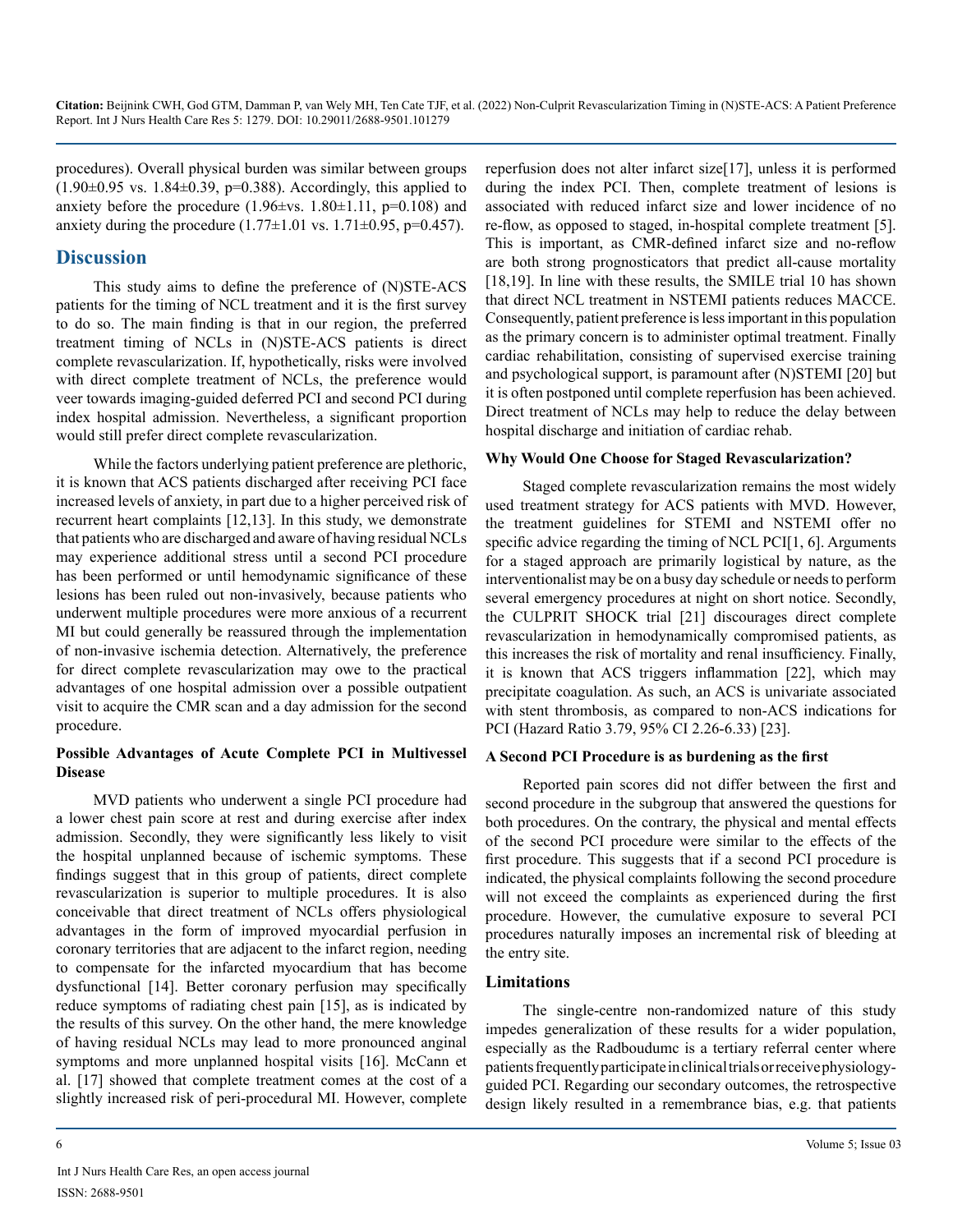who underwent multiple procedures had a clearer recollection of their anginal symptoms. Secondly, the anonymization hindered retrospective patient dossier searching, meaning that it was impossible to verify whether patients had STEMI or NSTEMI, to which different treatment guidelines apply. Furthermore, patients without MVD were included too and these patients were asked to hypothesize that there were NCLs. As the patient was relied upon to report MVD, some counter-intuitive results were obtained, with respondents indicating that they did not have MVD, but underwent multiple PCI procedures nonetheless. We speculate that these patients underwent a cardiac catheterization to measure stenosis severity, showing that PCI was not necessary. Finally, despite the effort to design the survey as understandable as possible without losing information content, some participants may not have fully understood the questions. This is contradicted by the high response rate that indicates that patients understood the questions and could complete the survey without difficulties. In order to gain a better perspective on the preference of all patients, this study should be repeated prospectively in a larger group of patients from multiple regional centres.

# **Conclusion**

The majority of patients in our region favors direct complete treatment of all NCLs, followed by a non-invasive imaging-guided strategy. In this cohort, (N)STE-ACS patients who underwent a single PCI procedure indicated less severe chest pain and a lower incidence of unplanned hospital visits.

#### **What's New?**

- Patients with a myocardial infarction who have multivessel disease prefer direct complete revascularization over an inhospital second procedure or an outpatient deferred regimen;
- If direct complete revascularization turns out to be inferior to a staged approach, the majority of patients prefers an outpatient, imaging guided treatment strategy;
- In this cohort, patients with multivessel disease who underwent one angioplasty procedure had fewer unplanned consultations with cardiac complaints and a lower chest pain score than patients who underwent multiple procedures.

# **Statement of Ethics**

Informed consent was waived by the Medical Ethics Committee Arnhem/Nijmegen, The Netherlands as the questionnaire was minimally burdening for participants (protocol number 2021-8286).

# **Author Contributions**

The primary author CWHB was primarily responsible for the drafting of the manuscript and the collection and interpretation

of relevant sources. GTMG was responsible for data collection and revising the manuscript. PD, MHW, TJFtC, CC, RJMvG, HG, and SCHvdO have all read the manuscript and provided critical revisions. RN (senior author) and NvR were co-responsible for drafting the manuscript and interpreting the used literature.

# **Funding**

Philips and Biotronik supported this research by an unrestricted grant to the Radboudumc (no grant number). In addition, the study is financed by the Ministry of Economic Affairs of the Netherlands by a PPP allowance (grant number LSHM 16036). All authors are employed by the Radboud University Medical Center, which had no influence in the interpretation of the data and the drafting of the manuscript.

# **References**

- **1.** [Levine GN, Bates ER, Blankenship JC, Bailey SR, Bittl JA, et al. \(2016\)](https://pubmed.ncbi.nlm.nih.gov/26498666/)  [2015 ACC/AHA/SCAI Focused Update on Primary Percutaneous](https://pubmed.ncbi.nlm.nih.gov/26498666/)  [Coronary Intervention for Patients With ST-Elevation Myocardial](https://pubmed.ncbi.nlm.nih.gov/26498666/)  [Infarction. J Am Coll Cardiol 67: 1235-1250.](https://pubmed.ncbi.nlm.nih.gov/26498666/)
- **2.** [Park DW, Clare RM, Schulte PJ, Pieper KS, Shaw LK, et al. \(2014\)](https://jamanetwork.com/journals/jama/fullarticle/1935121) [Extent, location, and clinical significance of non-infarct-related](https://jamanetwork.com/journals/jama/fullarticle/1935121)  [coronary artery disease among patients with ST-elevation myocardial](https://jamanetwork.com/journals/jama/fullarticle/1935121)  [infarction. JAMA. 312: 2019-2027.](https://jamanetwork.com/journals/jama/fullarticle/1935121)
- **3.** [Mehta SR, Wood DA, Storey RF, Mehran R, Bainey KR, et al. \(2019\)](https://www.nejm.org/doi/full/10.1056/NEJMoa1907775)  [Complete Revascularization with Multivessel PCI for Myocardial](https://www.nejm.org/doi/full/10.1056/NEJMoa1907775)  [Infarction. N Engl J Med 381:1411-1421.](https://www.nejm.org/doi/full/10.1056/NEJMoa1907775)
- **4.** [Kubo T, Imanishi T, Kashiwagi M, Ikejima H, Tsujioka H, et al. \(2010\)](https://pubmed.ncbi.nlm.nih.gov/20102942/)  [Multiple coronary lesion instability in patients with acute myocardial](https://pubmed.ncbi.nlm.nih.gov/20102942/)  [infarction as determined by optical coherence tomography. Am J](https://pubmed.ncbi.nlm.nih.gov/20102942/)  [Cardiol 105: 318-322.](https://pubmed.ncbi.nlm.nih.gov/20102942/)
- **5.** [Khan JN, Nazir SA, Greenwood JP, Dalby M, Curzen N, et al. \(2016\)](https://jcmr-online.biomedcentral.com/articles/10.1186/s12968-016-0298-2)  [Infarct size following complete revascularization in patients presenting](https://jcmr-online.biomedcentral.com/articles/10.1186/s12968-016-0298-2)  [with STEMI: a comparison of immediate and staged in-hospital non](https://jcmr-online.biomedcentral.com/articles/10.1186/s12968-016-0298-2)[infarct related artery PCI subgroups in the CvLPRIT study. Journal of](https://jcmr-online.biomedcentral.com/articles/10.1186/s12968-016-0298-2)  [Cardiovascular Magnetic Resonance. 18: 85.](https://jcmr-online.biomedcentral.com/articles/10.1186/s12968-016-0298-2)
- **6.** [Amsterdam EA, Wenger NK, Brindis RG, Caey Jr DE, Ganiats TG, et](https://pubmed.ncbi.nlm.nih.gov/25260718/)  [al. \(2014\) 2014 AHA/ACC Guideline for the Management of Patients](https://pubmed.ncbi.nlm.nih.gov/25260718/)  [With Non–ST-Elevation Acute Coronary Syndromes. J Am Coll Cardiol](https://pubmed.ncbi.nlm.nih.gov/25260718/)  [64: e139-e228.](https://pubmed.ncbi.nlm.nih.gov/25260718/)
- **7.** [Rathod KS, Koganti S, Jain AK, Astroulakis Z, Lim P, et al. \(2018\)](https://pubmed.ncbi.nlm.nih.gov/30336821/)  [Complete Versus Culprit-Only Lesion Intervention in Patients With](https://pubmed.ncbi.nlm.nih.gov/30336821/)  [Acute Coronary Syndromes. J Am Coll Cardiol 72:1989-1999.](https://pubmed.ncbi.nlm.nih.gov/30336821/)
- **8.** [Pustjens TFS, Streukens B, Vainer J, Gho B, Ruiters AW, et al. \(2020\)](https://jglobal.jst.go.jp/en/detail?JGLOBAL_ID=202002250550089368)  [Design and rationale of ischaemia-driven complete revascularisation](https://jglobal.jst.go.jp/en/detail?JGLOBAL_ID=202002250550089368)  [versus usual care in patients with non-ST-elevation myocardial](https://jglobal.jst.go.jp/en/detail?JGLOBAL_ID=202002250550089368)  [infarction and multivessel coronary disease: the South Limburg](https://jglobal.jst.go.jp/en/detail?JGLOBAL_ID=202002250550089368)  [Myocardial Infarction \(SLIM\) trial. Netherlands Heart Journal 28: 75-80.](https://jglobal.jst.go.jp/en/detail?JGLOBAL_ID=202002250550089368)
- **9.** [Beijnink CWH, Thim T, van der Heijden DJ, Klem I, Al-Lamee R,](https://pubmed.ncbi.nlm.nih.gov/33452200/)  [et al. \(2021\) Instantaneous wave-free ratio guided multivessel](https://pubmed.ncbi.nlm.nih.gov/33452200/)  [revascularisation during percutaneous coronary intervention for acute](https://pubmed.ncbi.nlm.nih.gov/33452200/)  [myocardial infarction: study protocol of the randomised controlled](https://pubmed.ncbi.nlm.nih.gov/33452200/)  [iMODERN trial. BMJ Open. 11: e044035.](https://pubmed.ncbi.nlm.nih.gov/33452200/)